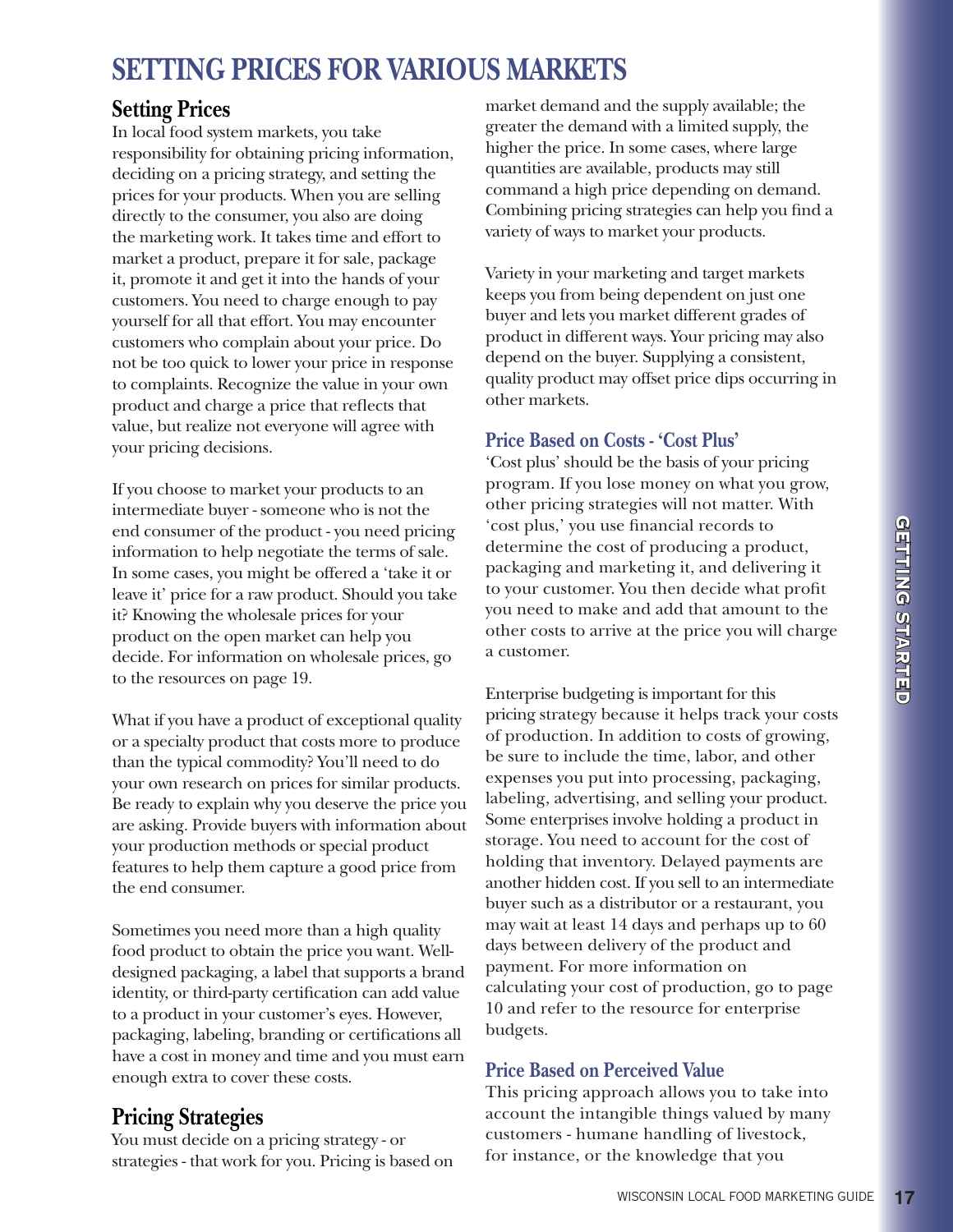

**Developing a strong relationship with your buyers includes having your price goals established. Ongoing communication will create an atmosphere where you can ask for feedback about the** 

practice a specific stewardship on your farm, or the special "taste of place" no other farm can match. Customers may attach more value to your products and reward you for using farming practices they like. In turn, you can charge more than the average price for similar products. Pricing information, however, can be difficult to find, since so much of a product's value depends on the customer's tastes and preferences.

You may need to persuade customers that your farming practices merit a higher price. Achieving a value-based premium price may require investing time in marketing activities and educating customers.

## **Price Based on Retail Price**

Consumers pay retail prices for food at the grocery store, yet setting retail prices can be difficult. The Economic Research Service of the U. S. Department of Agriculture (USDA) reports average retail prices for crops and livestock. Prices change monthly, depending on the season and which products are in short or abundant supply. Retail grocery prices in your area can differ greatly from the national average. If your area is far from shipping terminals, for example, transportation costs will probably be reflected in higher retail food prices.

While USDA numbers can help you monitor retail prices and seasonal fluctuations, checking grocery store prices in your area will provide the most helpful information. Look at prices on products similar to yours. If you have a specialty product - such as grass-fed, Food Alliance labeled or exceptional quality - compare prices in stores that carry similar products to

## **Pricing Based on Costs** - **'Cost Plus' Advantage**

• Helps verify you are making a profit on your product

#### **Challenge**

• Keep detailed financial records to be sure you are correctly figuring your total costs if you are mistaken, you risk losing profits

## **Pricing Based on Perceived Value Advantage**

• Achieve profits well beyond what you might expect with other pricing strategies

#### **Challenge**

• Finding the right customers who highly value what you have to offer

#### **Pricing Based on Retail Advantage**

• Retail price rewards you for the effort you put into processing, packaging, marketing, and distributing your product

#### **Challenge**

• Customers might be accustomed to buying their groceries at stores that offer discounts, so the prices they pay for items might differ from your estimates of average retail prices

## **Pricing Based on Commodity or Wholesale Markets Advantage**

• Much information is available on market prices for a wide variety of commodities

#### **Challenges**

- Prices do not reflect the labor you put into packaging and marketing your product
- Market fluctuations that have nothing to do with the quality of your product can affect your profits

## **Pricing Based on Buyer Relationship Advantage**

• Mutual decision making on pricing builds strong relationships with your buyer

#### **Challenge**

· Buyers can change frequently and another new relationship must be built